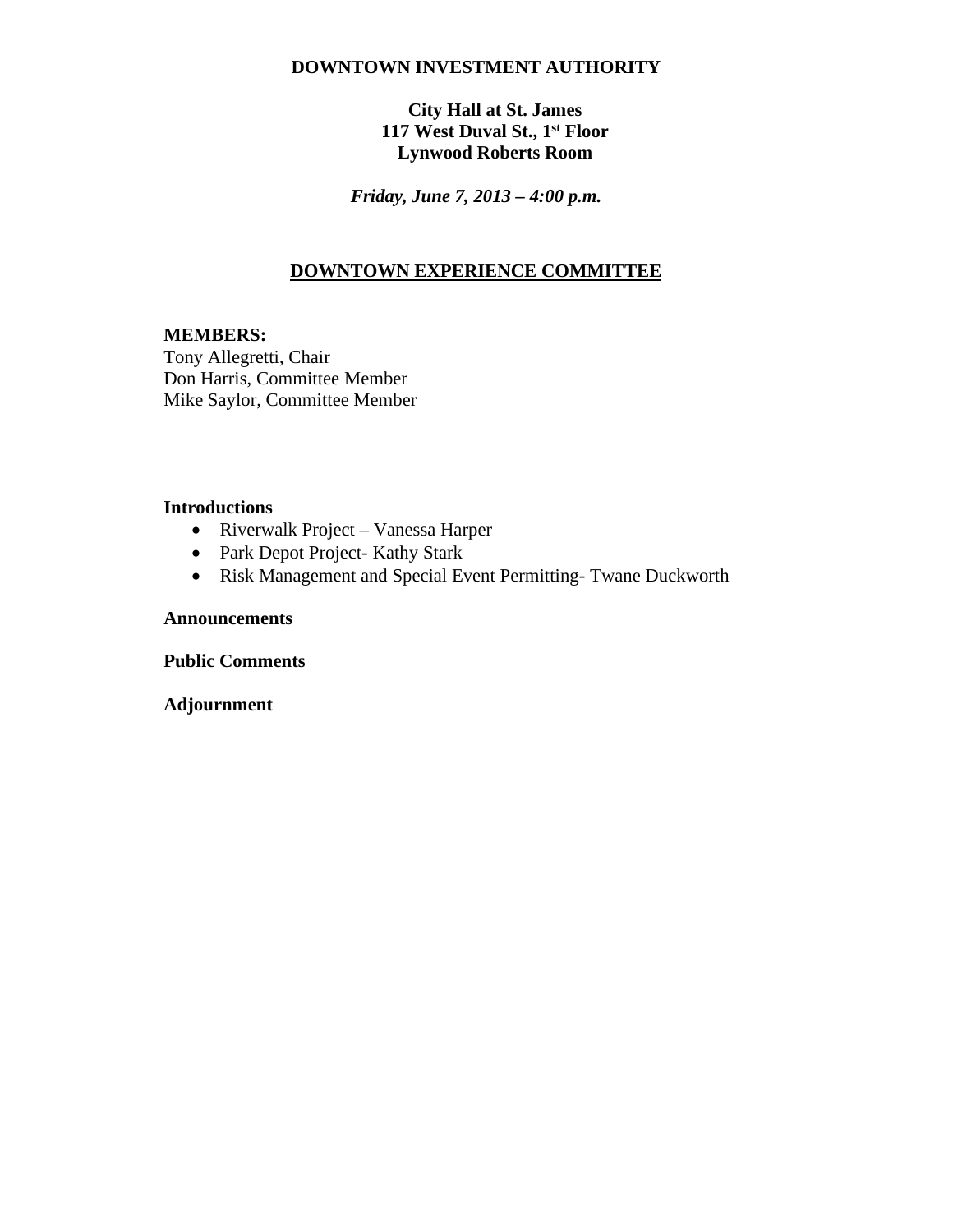**Office of Economic Development**

**Downtown Investment Authority**



**City Hall at St. James 117 West Duval St., Lynwood Roberts Room** *Friday, June 7, 2013 – 4:00 p.m.*

# *DOWNTOWN EXPERIENCE COMMITTEE MEETING MINUTES*

**Board Members Present:** Tony Allegretti, Melody Bishop, and Mike Saylor

**Board Members Absent:** Donald Harris

**Office of General Counsel:** Jason Gabriel

**Council Members Present:** None

**Attendees: (Staff):** Eric Lindstrom, Karen Nasrallah, and Karen Underwood

# **I. CALL TO ORDER**

The Downtown Experience Committee meeting was called to order by Chair, Tony Allegretti at 4:10 p.m.

# **INTRODUCTIONS**

- Park Depot Project Kathy Stark Ms. Stark presented paintings and commented that a location, such as, the two spaces located in the library lobby would provide a venue to engage, educate and encourage people to explore the incredible park. She added that the paintings would be more visible due to a well-traveled downtown front. Further, Ms. Stark gave a brief overview on the history and features of the paintings.
- Riverwalk Project Diane Brunett and Vanessa Harper GPS Application and Web Site Ms. Burnett and Ms. Harper expounded on the Riverwalk Project GPS Application and focused on the website highlighting four areas of interest – Health, Environment, History, and Art & Entertainment.
- Risk Management & Special Event Permitting, Twane Duckworth, Chief/Risk Management Mr. Duckworth recommended the facilitation of better communication between the City of Jacksonville, business community leaders and its residents. He provided a hand-out of the Special Events Municode Section 191.101- Section 191-120 explaining the liability and insurance procedures.
- Downtown Entrepreneurs Margie Seaman, National Director, Commercial Real Estate Services and Michael Langton, President, Langton Associates addressed the street retail issue. According to Downtown Vision Inc. (DVI), there is a 37 % vacancy rate resulting in 74 vacant storefronts downtown. Margie Seaman and Mr. Langton are being proactive in renting the store fronts. Mr. Langton suggested utilizing some of the funds that will